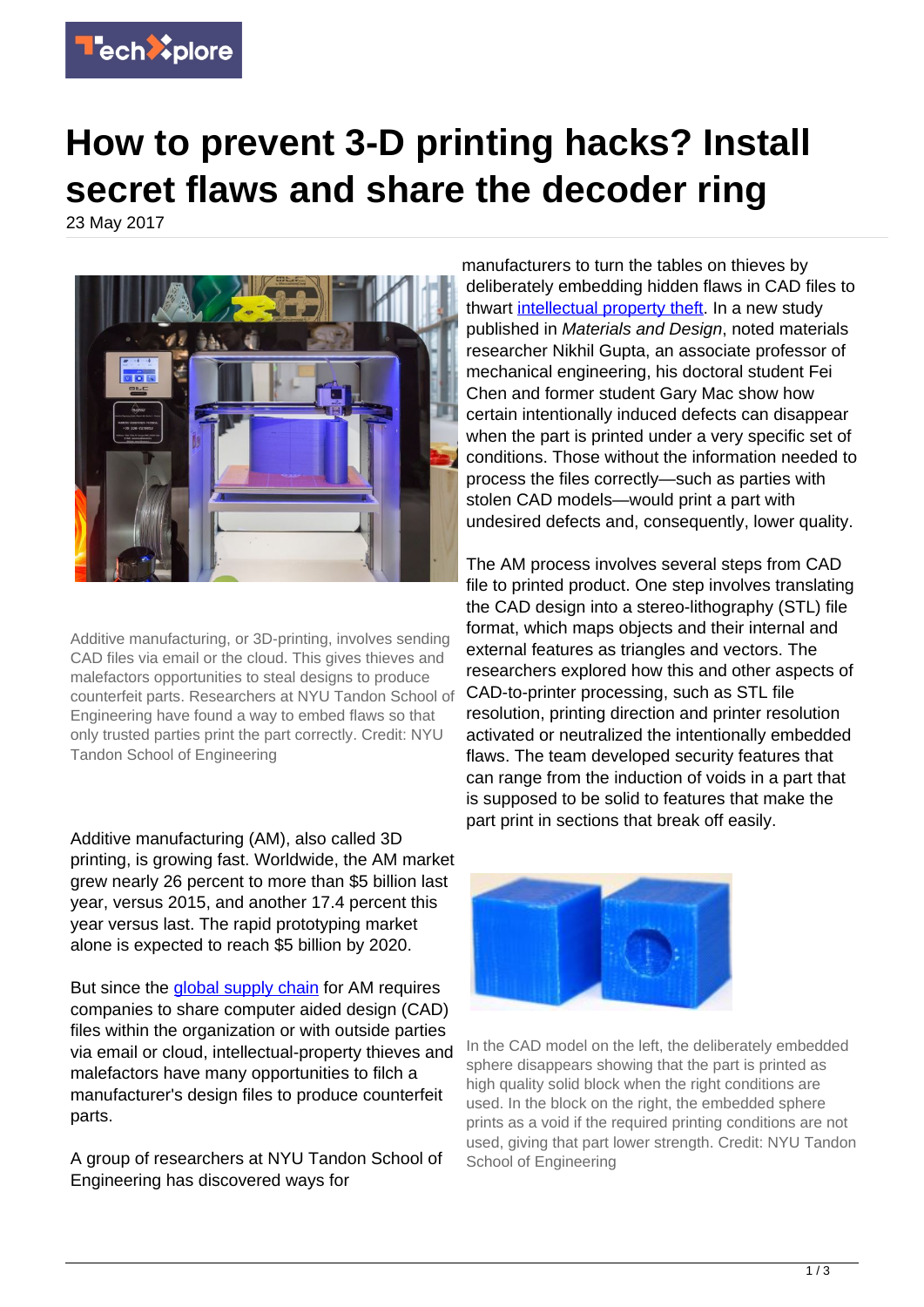

"The range of security feature designs demonstrated in this work can provide great flexibility to application engineers in terms of how to Steven Eric Zeltmann et al. Manufacturing and disguise these flaws easily in a complex shaped part," said Chen. "Most industrial components manufactured using 3D printing have complex designs to justify the use of 3D printing, which further helps in embedding these features without detection."

The purposeful manufacturing flaws demonstrated in this work range from two-dimensional features to three-dimensional shapes that can be hidden inside the part. One CAD model appears to have a sphere inside a rectangular block. However, the block prints without the spherical feature if the processing is conducted under the correct set of parameters, while incorrect processing creates a void in the block.

Gupta and other researchers at NYU, in a [study in](https://phys.org/news/2016-07-cybersecurity-3d.html) [the May 2016 issue](https://phys.org/news/2016-07-cybersecurity-3d.html) of JOM, The Journal of The Minerals, Metals & Materials Society, demonstrated that defects inserted in 3D printed components can be so small that they can avoid detection by commonly used imaging techniques but can nonetheless affect the performance. Among publisher Springer's portfolio of over 245 engineering journals, the article was the most cited, downloaded and shared last year.

So far, the main ways designers have secured CAD files is with cybersecurity tools such as encryption and password protection and by limiting access to important files. Gupta explained that "cybersecurity tools can be applied as usual to make the files and cloud secure; however, in case the [design](https://techxplore.com/tags/design/) files are stolen, there is nothing in the designs to deter printing a high-quality component. The new approach is designed to provide an advantage in this scenario and to make printing high-quality parts from stolen files difficult."

The study, which will appear in print in the journal Materials & Design.

 **More information:** Fei Chen et al, Security features embedded in computer aided design (CAD) solid models for additive manufacturing, Materials & Design (2017). [DOI:](http://dx.doi.org/10.1016/j.matdes.2017.04.078)

## [10.1016/j.matdes.2017.04.078](http://dx.doi.org/10.1016/j.matdes.2017.04.078)

Security Challenges in 3D Printing, JOM (2016). [DOI: 10.1007/s11837-016-1937-7](http://dx.doi.org/10.1007/s11837-016-1937-7)

Provided by NYU Tandon School of Engineering